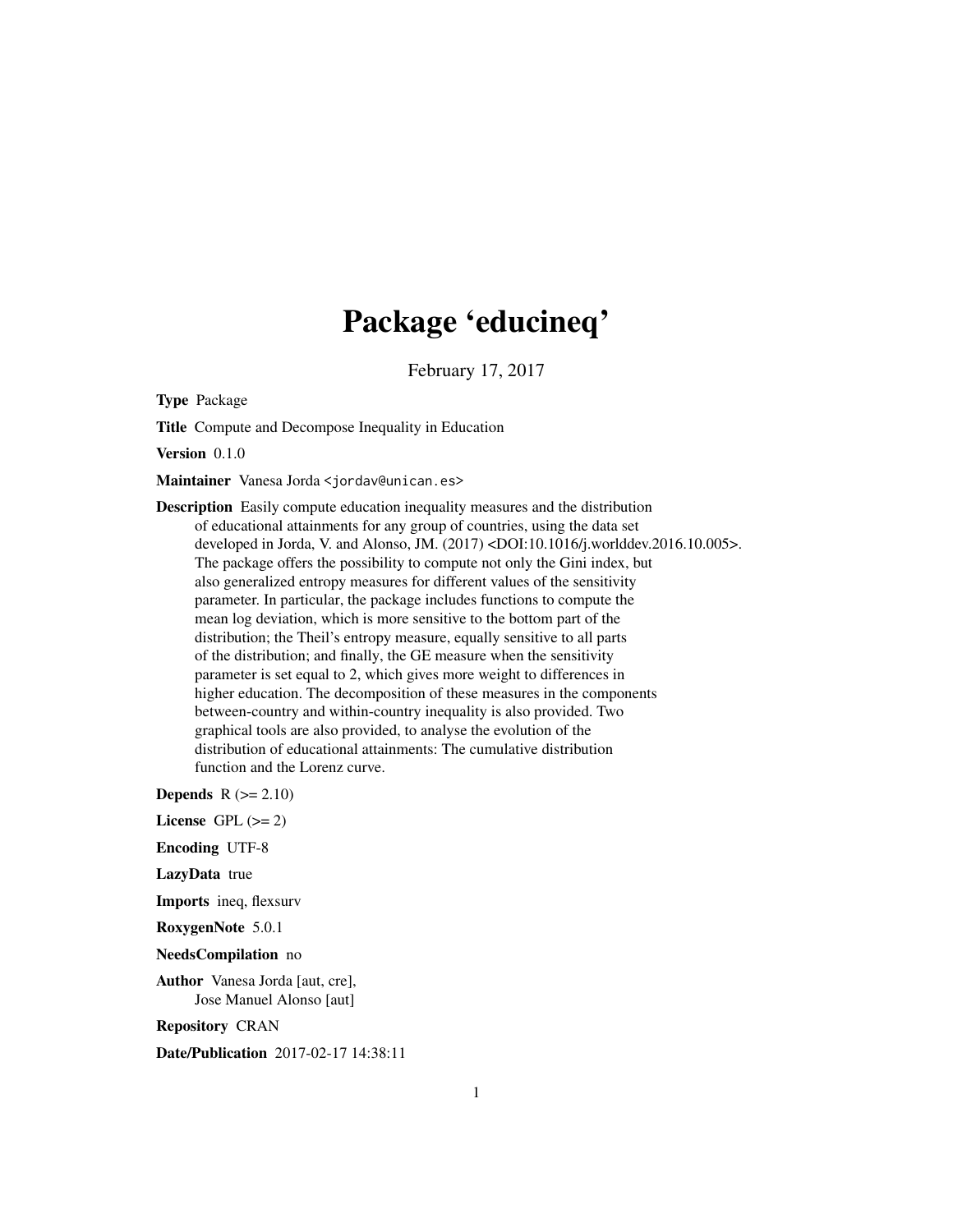# <span id="page-1-0"></span>R topics documented:

#### **Index** 2008 **[18](#page-17-0)**

<span id="page-1-1"></span>

| data_country | This dataset contains information about the available countries, their |
|--------------|------------------------------------------------------------------------|
|              | corresponding country codes and the regions they belong to, which are  |
|              | <i>used to with educineg functions.</i>                                |
|              |                                                                        |

# Description

- country. Country name
- code. World Bank country code
- region. Macro-region to which the country belongs

# Usage

data(data\_country)

# Format

A data frame with 142 rows and 3 variables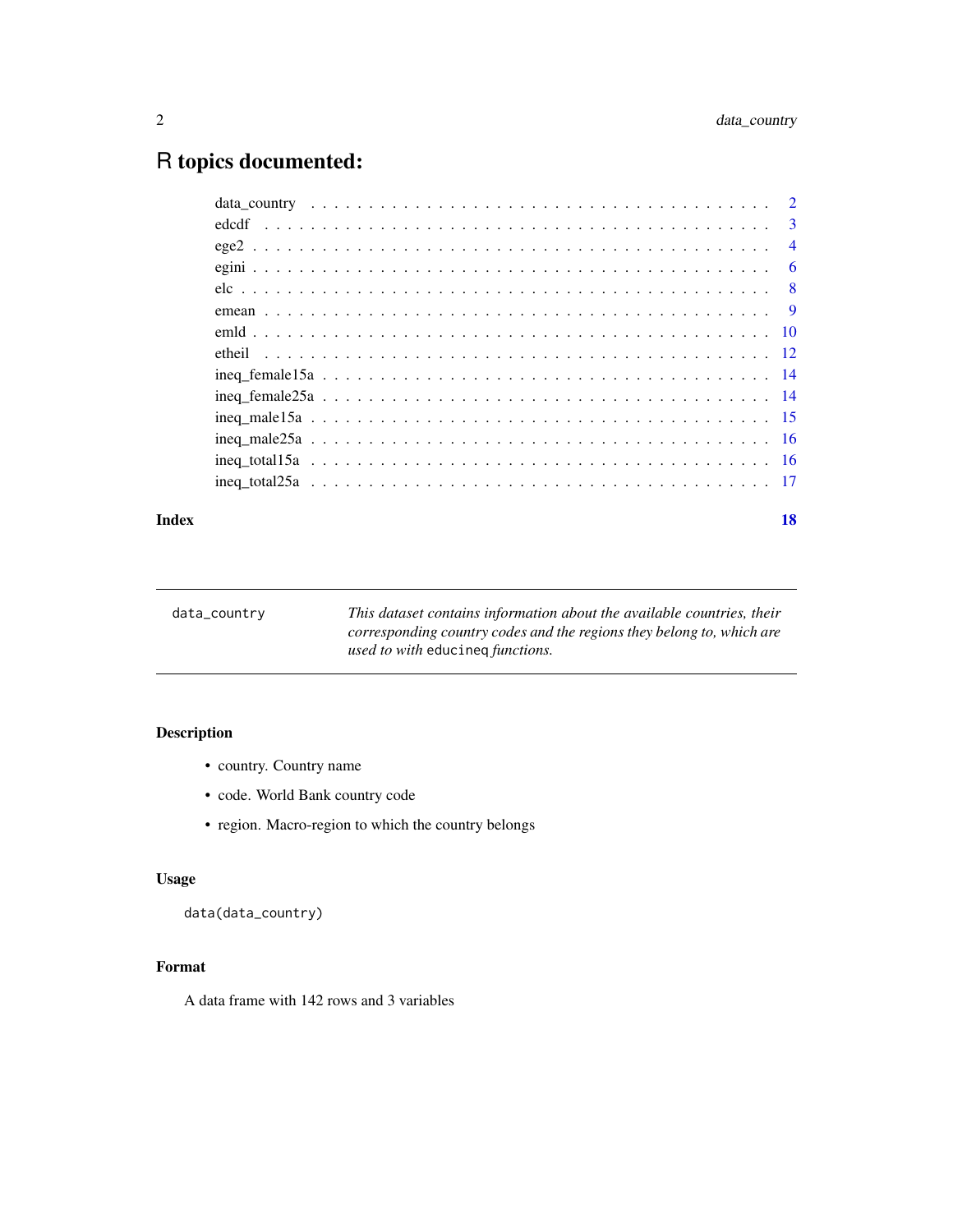<span id="page-2-0"></span>

# Description

edcdf is a function to graph the CDF of time of schooling for any group of countries using the set of estimates developed in Jorda and Alonso (2017).

#### Usage

edcdf(countries, init.y, final.y, database)

#### Arguments

| countries | character vector with the country codes of the countries to be used. Some<br>macro-regions are already defined and can be used instead of the country codes:<br>South Asia, Europe and Central Asia, Middle East and North Africa, Latin America and the<br>Economies, Sub-Saharan Africa, East Asia and the Pacific. (see<br>data_country). |
|-----------|----------------------------------------------------------------------------------------------------------------------------------------------------------------------------------------------------------------------------------------------------------------------------------------------------------------------------------------------|
| init.y    | the first year in which the function is calculated. Available years are 1970, 1975,<br>1980, 1985, 1990, 1995, 2000, 2005, 2010.                                                                                                                                                                                                             |
| final.y   | the last year in which the function is calculated Available years are 1970, 1975,<br>1980, 1985, 1990, 1995, 2000, 2005, 2010.                                                                                                                                                                                                               |
| database  | population subgrup for which the function is calculated. The following options<br>are available:                                                                                                                                                                                                                                             |
|           | 1. "total15": Total population aged over-15.                                                                                                                                                                                                                                                                                                 |
|           | 2. "total25": Total population aged over-25.                                                                                                                                                                                                                                                                                                 |
|           | 3. "male15": Male population aged over-15.                                                                                                                                                                                                                                                                                                   |
|           | 4. "male25": Male population aged over-25.                                                                                                                                                                                                                                                                                                   |
|           | 5. "female15": Female population aged over-15.                                                                                                                                                                                                                                                                                               |
|           | 6. "female25": Female population aged over-25.                                                                                                                                                                                                                                                                                               |

# Details

We use the set of estimates developed in Jorda and Alonso (2017), where the generalized gamma distribution (Stacy, 1962) is used to model the time that individuals attend school until they complete the educational cycle or decide to drop out. The reason is twofold; first, the generalized gamma distribution is a parsimonious model that nests most of the parametric assumptions described in the literature (see, Marshall and Olkin, 2007). Second, the generalized gamma distribution is able to model one- and zero-mode distributions and to represent several types of hazard rates.The flexibility of this model to consider such heterogeneity, makes it an outstanding candidate to model the distribution of education. It is important to highlight that this parametric model includes as particular cases most of the distributions commonly used in survival analysis, including the Weibull, the exponential, and the gamma distributions, so it would converge to any of its special cases if needed.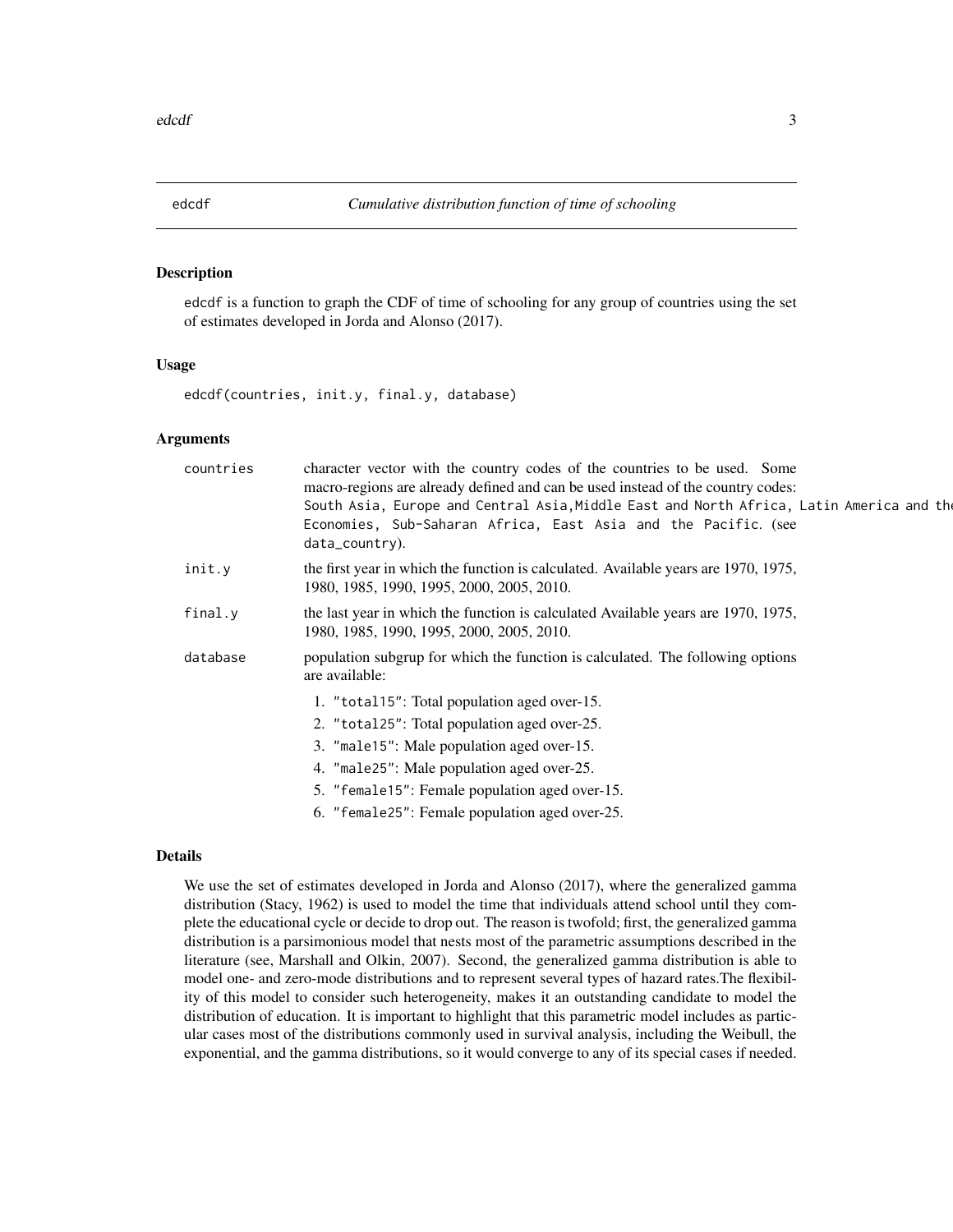<span id="page-3-0"></span> $4 \qquad \qquad \text{ege2}$ 

To accommodate time and country varying parameters, the distribution of education of each country and year is estimated by non-linear least squares (see, Jorda and Alonso (2017) for further description on the estimation strategy).The distribution of education of a particular group or region of countries is simply defined as a mixture of the national distributions, weighted by their population shares.

# Value

edcdf returns a graph of the evolution of the CDF of education over the specified period.

#### References

Jorda, V. and Alonso, J.M. (2017). New estimates on educational attainment using a continuous approach (1970-2010), World Development, 90, 281 - 293. [http://www.sciencedirect.com/](http://www.sciencedirect.com/science/article/pii/S0305750X16305010) [science/article/pii/S0305750X16305010](http://www.sciencedirect.com/science/article/pii/S0305750X16305010)

Marshall, A. W. and Olkin, I. (2007). Life distributions. Structure of nonparametric, semiparametric, and parametric families. New York: Springer.

Stacy, E. W. (1962). A generalization of the gamma distribution. Annals of Mathematical Statistics, 33, 1187 - 1192.

#### See Also

[GenGamma.orig](#page-0-0), [data\\_country](#page-1-1). Visit <http://www.educationdata.unican.es>for more information on the constructoin of the dataset and the available [countries.](http://www.educationdata.unican.es/countries)

# Examples

```
edcdf(countries = "South Asia", init.y = 1980, final.y = 1990, database = "female25")
edcdf(countries = c("DNK", "FIN", "ISL", "NOR", "SWE"), init.y = 1995,final.y = 2010, database = "male25")
```
ege2 *Generalized entropy measure of education*

#### Description

ege2 function computes the generalized entropy measure of education, with the sensitivity parameter set to 2, for any group of countries included in the dataset developed in Jorda and Alonso (2017). The function also provides a decomposition of this index in between-county and within- country inequality.

#### Usage

```
ege2(countries, init.y, final.y, database, plot = TRUE)
```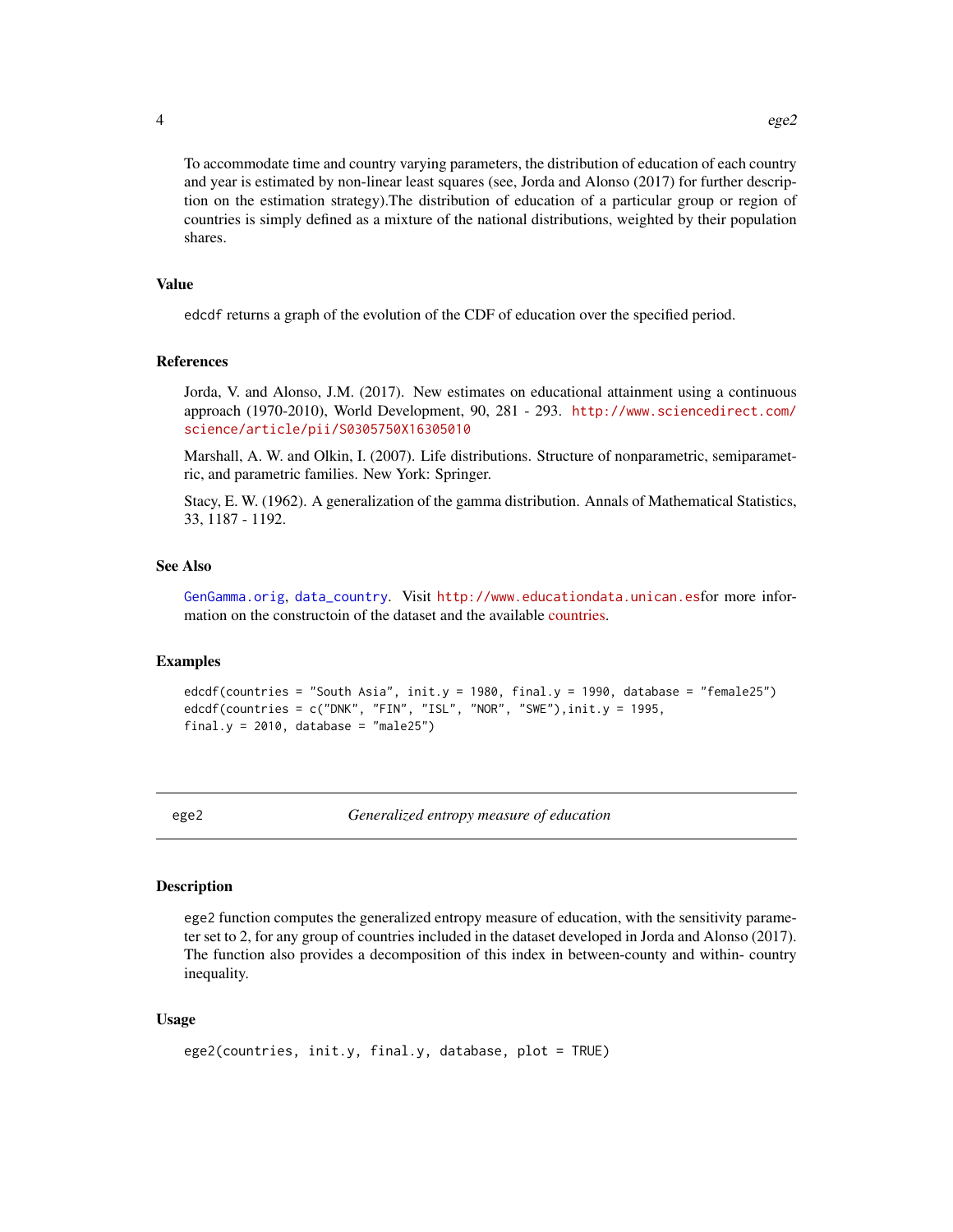#### $e$ ge2 5

#### Arguments

| countries | character vector with the country codes of the countries to be used. Some<br>macro-regions are already defined and can be used instead of the country codes:<br>South Asia, Europe and Central Asia, Middle East and North Africa, Latin America and the<br>Economies, Sub-Saharan Africa, East Asia and the Pacific and all<br>for the 142 countries included in the dataset (see data_country). |
|-----------|---------------------------------------------------------------------------------------------------------------------------------------------------------------------------------------------------------------------------------------------------------------------------------------------------------------------------------------------------------------------------------------------------|
| init.y    | the first year in which the function is calculated. Available years are 1970, 1975,<br>1980, 1985, 1990, 1995, 2000, 2005, 2010.                                                                                                                                                                                                                                                                  |
| final.y   | the last year in which the function is calculated Available years are 1970, 1975,<br>1980, 1985, 1990, 1995, 2000, 2005, 2010.                                                                                                                                                                                                                                                                    |
| database  | population subgrup for which the function is calculated. The following options<br>are available:                                                                                                                                                                                                                                                                                                  |
|           | 1. "total15": Total population aged over-15.                                                                                                                                                                                                                                                                                                                                                      |
|           | 2. "total25": Total population aged over-25.                                                                                                                                                                                                                                                                                                                                                      |
|           | 3. "male15": Male population aged over-15.                                                                                                                                                                                                                                                                                                                                                        |
|           | 4. "male25": Male population aged over-25.                                                                                                                                                                                                                                                                                                                                                        |
|           | 5. "female15": Female population aged over-15.                                                                                                                                                                                                                                                                                                                                                    |
|           | 6. "female25": Female population aged over-25.                                                                                                                                                                                                                                                                                                                                                    |
| plot      | if TRUE (the default), displays a graph of the results.                                                                                                                                                                                                                                                                                                                                           |

# Details

The estimates of the generalized entropy measure for the specified group of countries can be easily derived by taking advantage of the decomposition of this family. It is computed as the sum of the following terms, which correspond to within- country and between, country inequality respectively (see, e.g., Cowell, 2011):

$$
GE(2)_W = \sum_{i=1}^N s_i^2 p_i^{-1} GE(2)_i;
$$
  
\n
$$
GE(2)_B = 0.5 \sum_{i=1}^N p_i (\mu_i / \mu)^2 - 1,
$$

where *N* is the number of countries,  $GE(2)_i$  and  $p_i$  denote, respectively, the generalized entropy measure and the population weight of the country  $i$ , and  $s_i$  stands for the proportion of mean income of the country *i* in the overall mean of the group:  $s_i = \lambda_i \mu_i / \sum_{i=1}^N \lambda_i \mu_i$ .

# Value

ege2 returns a list with the following objects:

- 1. GE\_2: evolution of the generalized entropy measure of education from the initial to the last year, decomposed in between-country and within-country inequality.
- 2. countries: countries used to compute the generalized entropy measure.
- 3. If plot = TRUE, graphical representation of the numerical results.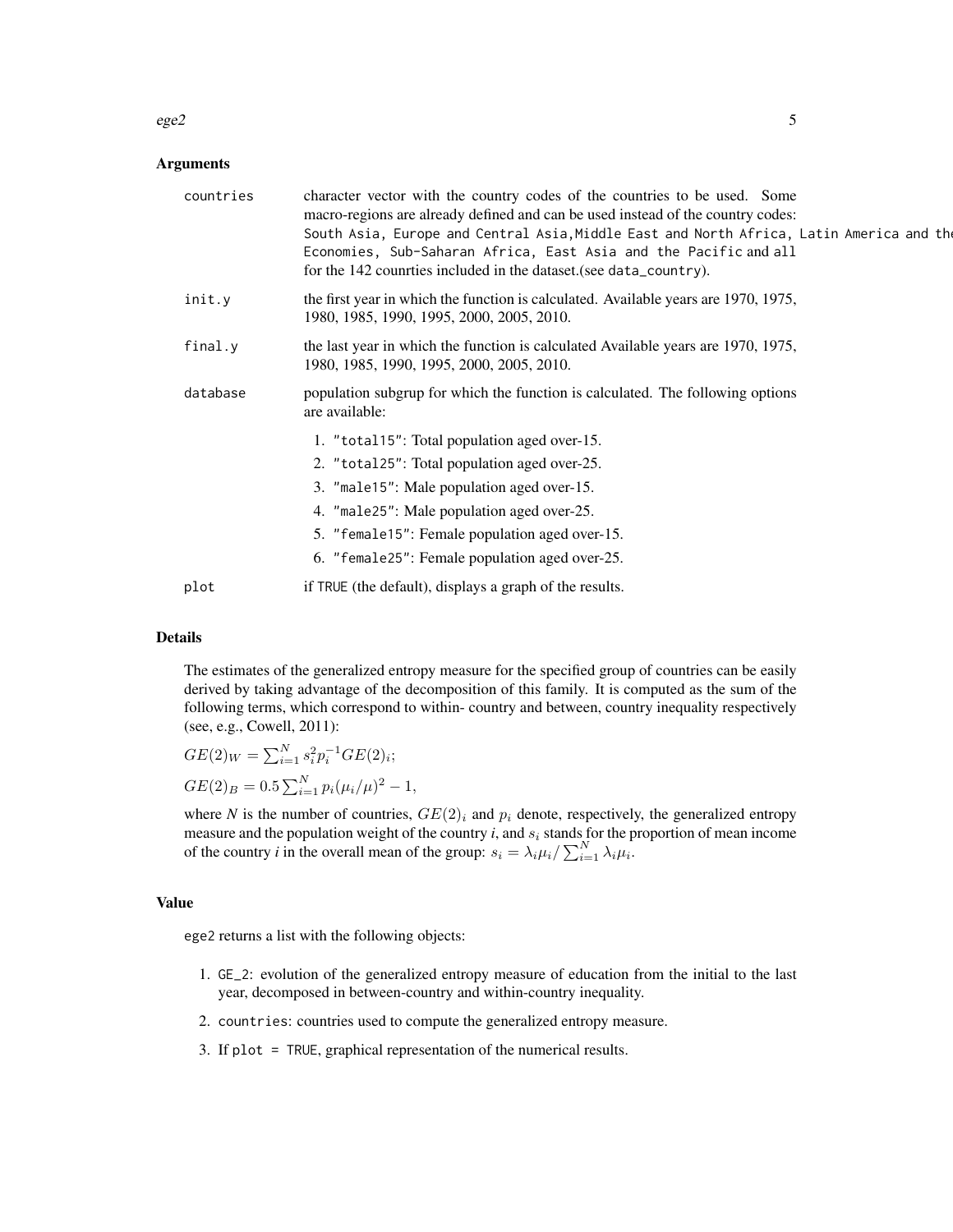# <span id="page-5-0"></span>References

Cowell, F. (2011). Measuring inequality. Oxford University Press.

Jorda, V. and Alonso, J.M. (2017). New estimates on educational attainment using a continuous approach (1970-2010), World Development, 90, 281 - 293. [http://www.sciencedirect.com/](http://www.sciencedirect.com/science/article/pii/S0305750X16305010) [science/article/pii/S0305750X16305010](http://www.sciencedirect.com/science/article/pii/S0305750X16305010)

### See Also

[data\\_country](#page-1-1). Visit <http://www.educationdata.unican.es> for more information on the constructoin of the dataset and the available [countries.](http://www.educationdata.unican.es/countries)

### Examples

```
ege2(countries = "all", init.y = 1980, final.y = 2000,
     database = "total25")
ege2(countries = c("DNK", "FIN", "ISL", "NOR", "SWE"), init.y = 1980,
     final.y = 2000, database = "female15")
```
egini *Gini index of education*

#### Description

egini is a function to compute the Gini index of education for any group of countries using the set of estimates developed in Jorda and Alonso (2017).

#### Usage

```
egini(countries, init.y, final.y, database, M = 5000, plot = TRUE)
```
#### **Arguments**

| countries | character vector with the country codes of the countries to be used. Some<br>macro-regions are already defined and can be used instead of the country codes:                                                                      |
|-----------|-----------------------------------------------------------------------------------------------------------------------------------------------------------------------------------------------------------------------------------|
|           | South Asia, Europe and Central Asia, Middle East and North Africa, Latin America and the<br>Economies, Sub-Saharan Africa, East Asia and the Pacific and all<br>for the 142 countries included in the dataset (see data_country). |
| init.v    | the first year in which the function is calculated. Available years are 1970, 1975,<br>1980, 1985, 1990, 1995, 2000, 2005, 2010.                                                                                                  |
| final.v   | the last year in which the function is calculated Available years are 1970, 1975,<br>1980, 1985, 1990, 1995, 2000, 2005, 2010.                                                                                                    |
| database  | population subgrup for which the function is calculated. The following options<br>are available:                                                                                                                                  |
|           | 1. "total15": Total population aged over-15.                                                                                                                                                                                      |
|           | 2. "total25": Total population aged over-25.                                                                                                                                                                                      |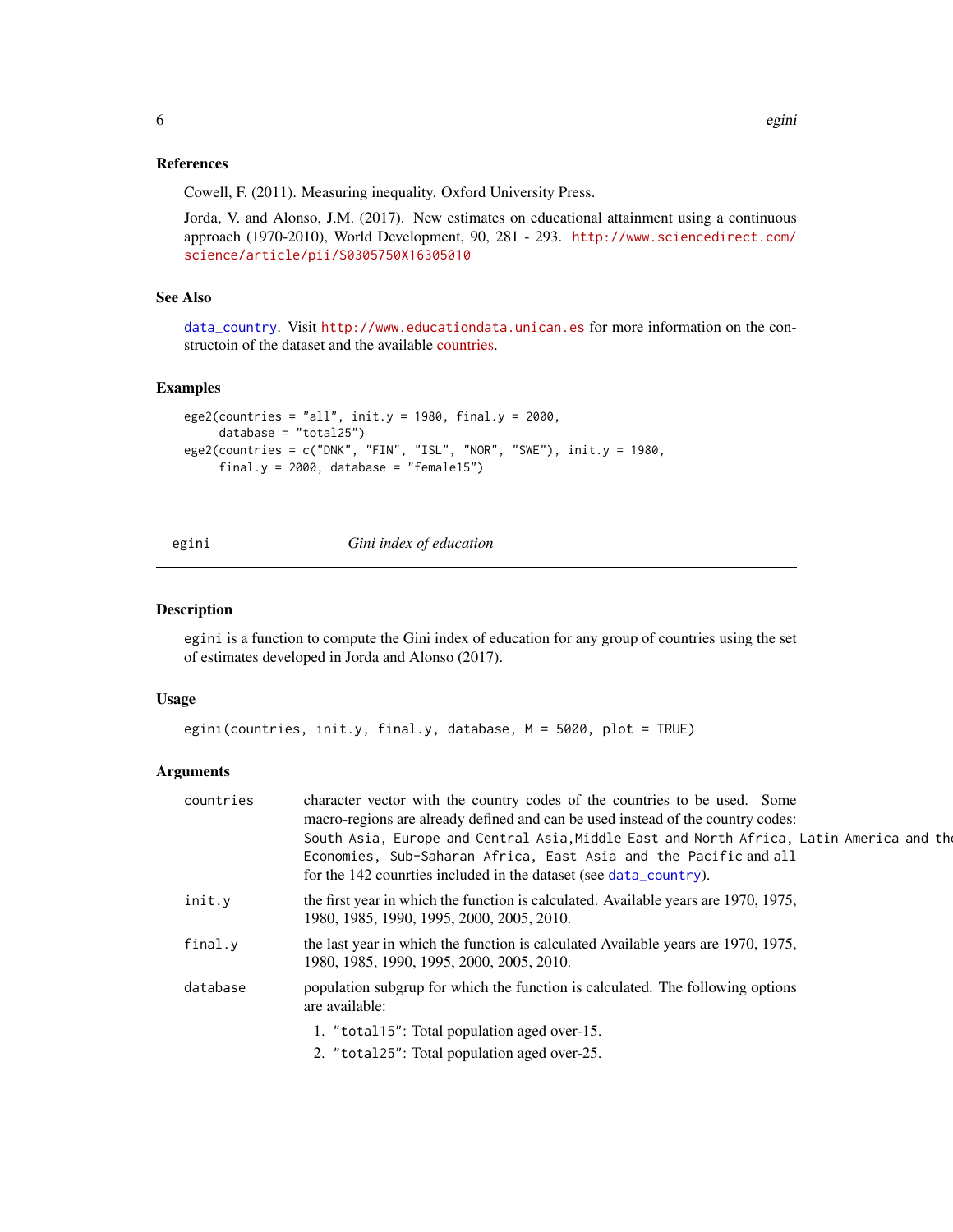<span id="page-6-0"></span>

|      | 3. "male15": Male population aged over-15.              |
|------|---------------------------------------------------------|
|      | 4. "male25": Male population aged over-25.              |
|      | 5. "female15": Female population aged over-15.          |
|      | 6. "female25": Female population aged over-25.          |
| м    | size of the simulated sample.                           |
| plot | if TRUE (the default), displays a graph of the results. |

#### Details

We use the set of estimates developed in Jorda and Alonso (2017), where the generalized gamma distribution (Stacy, 1962) is used to model the time that individuals attend school until they complete the educational cycle or decide to drop out. The Gini index is computed from a synthetic sample of size M of the distribution of education of the specified group of countries. The sample is obtained by Monte Carlo simulation using the mixture of the national distributions, weighted by their population shares.

### Value

egini returns a list with the following objects:

- 1. Gini\_index: evolution of the Gini index of education from the initial to the last year.
- 2. countries: countries used to compute the Gini index.
- 3. If plot = TRUE, graphical representation of the numerical results.

#### References

Cowell, F. (2011). Measuring inequality. Oxford University Press.

Jorda, V. and Alonso, J.M. (2017). New estimates on educational attainment using a continuous approach (1970-2010), World Development, 90, 281 - 293. [http://www.sciencedirect.com/](http://www.sciencedirect.com/science/article/pii/S0305750X16305010) [science/article/pii/S0305750X16305010](http://www.sciencedirect.com/science/article/pii/S0305750X16305010)

Stacy, E. W. (1962). A generalization of the gamma distribution. Annals of Mathematical Statistics, 33, 1187 - 1192.

#### See Also

[GenGamma.orig](#page-0-0), [Gini](#page-0-0), [data\\_country](#page-1-1). Visit <http://www.educationdata.unican.es> for more information on the constructoin of the dataset and the available [countries.](http://www.educationdata.unican.es/countries)

#### Examples

```
egini(countries = c("DNK", "FIN"), init.y = 1995, final.y = 1995,
 database = "male25", M = 100, plot = FALSE)
```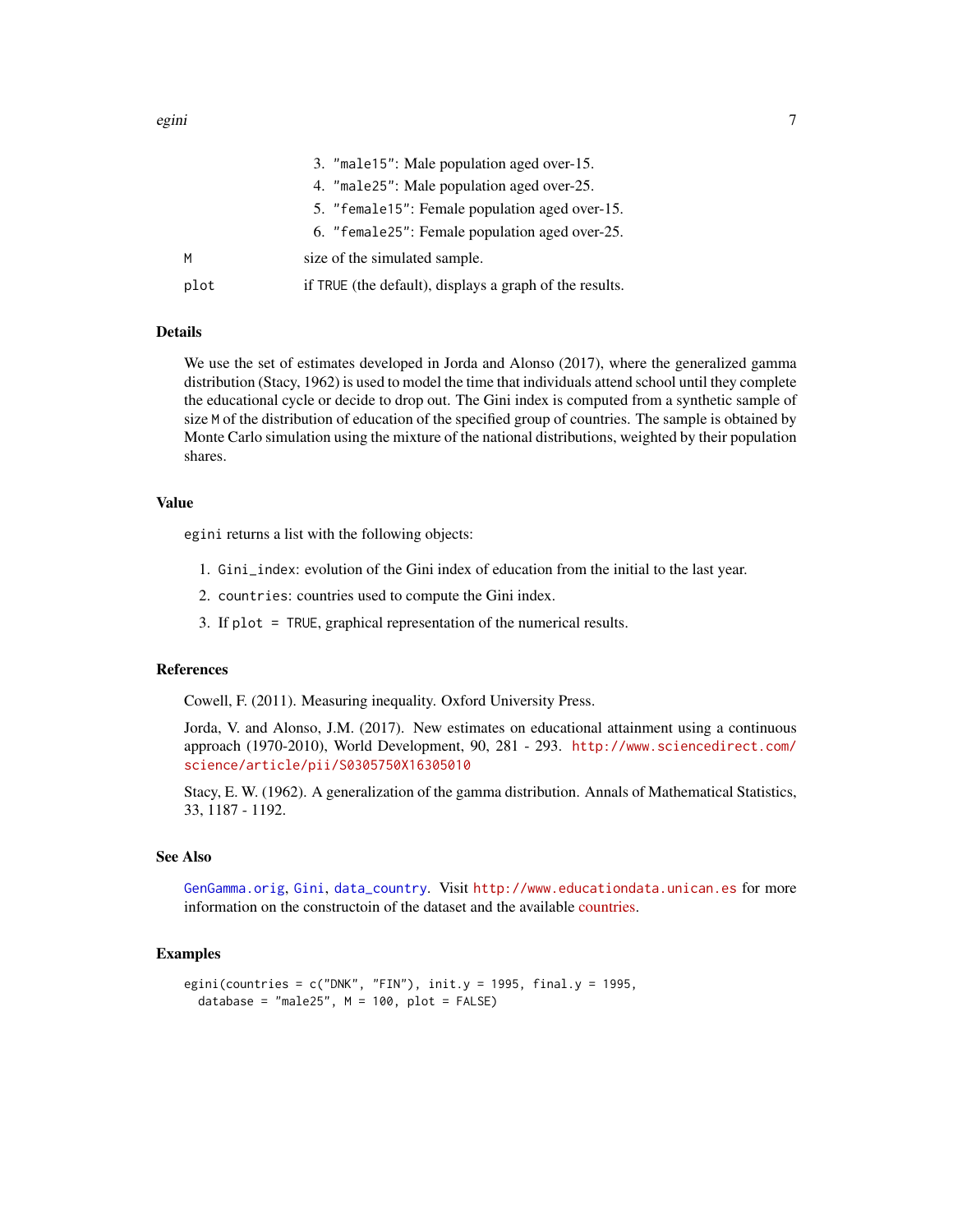# <span id="page-7-0"></span>Description

elc is a function to graph the Lorenz curve of education for any group of countries using the set of estimates developed in Jorda and Alonso (2017).

#### Usage

elc(countries, init.y, final.y, database, M = 5000)

#### Arguments

| the first year in which the function is calculated. Available years are 1970, 1975,<br>init.y<br>1980, 1985, 1990, 1995, 2000, 2005, 2010.<br>the last year in which the function is calculated Available years are 1970, 1975,<br>final.y<br>1980, 1985, 1990, 1995, 2000, 2005, 2010.<br>population subgrup for which the function is calculated. The following options<br>database<br>are available:<br>1. "total15": Total population aged over-15.<br>2. "total25": Total population aged over-25.<br>3. "male15": Male population aged over-15.<br>4. "male25": Male population aged over-25.<br>5. "female15": Female population aged over-15.<br>6. "female25": Female population aged over-25.<br>size of the simulated sample (default $M = 5000$ ).<br>M | countries | character vector with the country codes of the countries to be used. Some<br>macro-regions are already defined and can be used instead of the country codes:<br>South Asia, Europe and Central Asia, Middle East and North Africa, Latin America and the<br>Economies, Sub-Saharan Africa, East Asia and the Pacific. (see<br>data_country). |
|---------------------------------------------------------------------------------------------------------------------------------------------------------------------------------------------------------------------------------------------------------------------------------------------------------------------------------------------------------------------------------------------------------------------------------------------------------------------------------------------------------------------------------------------------------------------------------------------------------------------------------------------------------------------------------------------------------------------------------------------------------------------|-----------|----------------------------------------------------------------------------------------------------------------------------------------------------------------------------------------------------------------------------------------------------------------------------------------------------------------------------------------------|
|                                                                                                                                                                                                                                                                                                                                                                                                                                                                                                                                                                                                                                                                                                                                                                     |           |                                                                                                                                                                                                                                                                                                                                              |
|                                                                                                                                                                                                                                                                                                                                                                                                                                                                                                                                                                                                                                                                                                                                                                     |           |                                                                                                                                                                                                                                                                                                                                              |
|                                                                                                                                                                                                                                                                                                                                                                                                                                                                                                                                                                                                                                                                                                                                                                     |           |                                                                                                                                                                                                                                                                                                                                              |
|                                                                                                                                                                                                                                                                                                                                                                                                                                                                                                                                                                                                                                                                                                                                                                     |           |                                                                                                                                                                                                                                                                                                                                              |
|                                                                                                                                                                                                                                                                                                                                                                                                                                                                                                                                                                                                                                                                                                                                                                     |           |                                                                                                                                                                                                                                                                                                                                              |

# Details

We use the set of estimates developed in Jorda and Alonso (2017), where the generalized gamma distribution (Stacy, 1962) is used to model the time that individuals attend school until they complete the educational cycle or decide to drop out. To accommodate time and country varying parameters, the distribution of education of each country and year is estimated by non-linear least squares (see, Jorda and Alonso (2017) for further description on the estimation strategy).The Lorenz curve is computed from a synthetic sample of size M of the distribution of education of the specified group of countries. The sample is obtained by Monte Carlo simulation using the mixture of the national distributions, weighted by their population shares.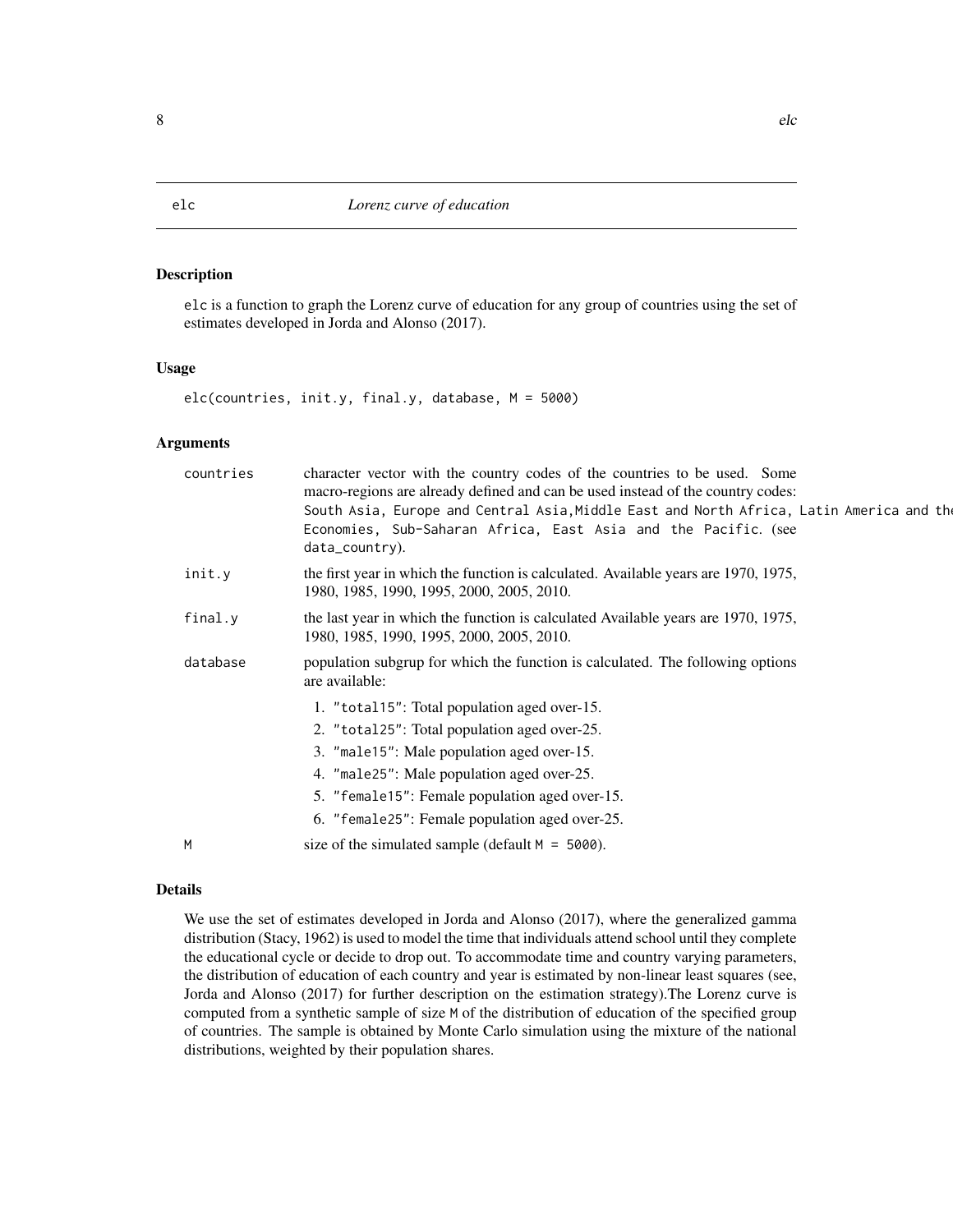<span id="page-8-0"></span>emean 99

#### Value

elc returns a graph of the evolution of the Lorenz curve of education over the specified period.

#### References

Cowell, F. (2011). Measuring inequality. Oxford University Press.

Jorda, V. and Alonso, J.M. (2017). New estimates on educational attainment using a continuous approach (1970-2010), World Development, 90, 281 - 293. [http://www.sciencedirect.com/](http://www.sciencedirect.com/science/article/pii/S0305750X16305010) [science/article/pii/S0305750X16305010](http://www.sciencedirect.com/science/article/pii/S0305750X16305010)

Stacy, E. W. (1962). A generalization of the gamma distribution. Annals of Mathematical Statistics, 33, 1187 - 1192.

# See Also

[GenGamma.orig](#page-0-0), [Lc](#page-0-0), [data\\_country](#page-1-1). Visit <http://www.educationdata.unican.es> for more information on the constructoin of the dataset and the available [countries.](http://www.educationdata.unican.es/countries)

# Examples

```
elc(countries = c("CAN", "USA"), init.y = 1985, final.y = 1985,database = "female25", M = 300)
```
emean *Mean years of schooling*

#### Description

emean is a function to compute mean years of schooling for any group of countries included in the dataset developed in Jorda and Alonso (2017). It is computed as the average of the national years of schooling weighted by population weights.

#### Usage

```
emean(countries, init.y, final.y, database, plot = TRUE)
```
#### Arguments

| countries | character vector with the country codes of the countries to be used. Some<br>macro-regions are already defined and can be used instead of the country codes:<br>South Asia, Europe and Central Asia, Middle East and North Africa, Latin America and the<br>Economies, Sub-Saharan Africa, East Asia and the Pacific and all<br>for the 142 counties included in the dataset (see data_country). |
|-----------|--------------------------------------------------------------------------------------------------------------------------------------------------------------------------------------------------------------------------------------------------------------------------------------------------------------------------------------------------------------------------------------------------|
| init.y    | the first year in which the function is calculated. Available years are 1970, 1975,<br>1980, 1985, 1990, 1995, 2000, 2005, 2010.                                                                                                                                                                                                                                                                 |
| final.v   | the last year in which the function is calculated Available years are 1970, 1975,<br>1980, 1985, 1990, 1995, 2000, 2005, 2010.                                                                                                                                                                                                                                                                   |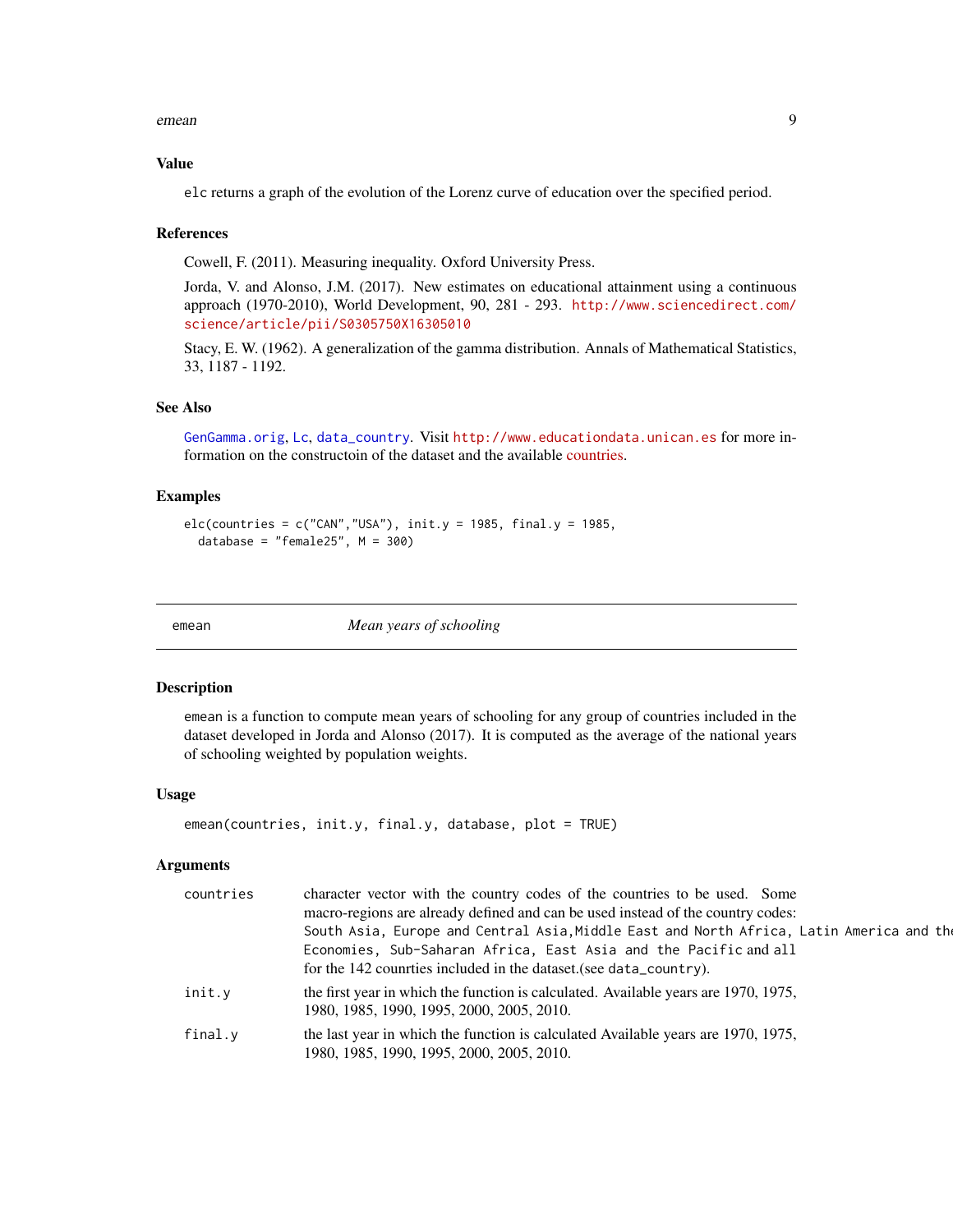<span id="page-9-0"></span>

| database | population subgrup for which the function is calculated. The following options<br>are available: |
|----------|--------------------------------------------------------------------------------------------------|
|          | 1. "total15": Total population aged over-15.                                                     |
|          | 2. "total25": Total population aged over-25.                                                     |
|          | 3. "male15": Male population aged over-15.                                                       |
|          | 4. "male25": Male population aged over-25.                                                       |
|          | 5. "female15": Female population aged over-15.                                                   |
|          | 6. "female25": Female population aged over-25.                                                   |
| plot     | if TRUE (the default), displays a graph of the results.                                          |
|          |                                                                                                  |

#### Value

emean returns a list with the following objects:

- 1. mean\_years\_of\_schooling: evolution of mean years of schooling from the initial to the last year.
- 2. countries: countries used to compute mean years of schooling.
- 3. If plot = TRUE, graphical representation of the numerical results.

#### References

Jorda, V. and Alonso, J.M. (2017). New estimates on educational attainment using a continuous approach (1970-2010), World Development, 90, 281 - 293. [http://www.sciencedirect.com/](http://www.sciencedirect.com/science/article/pii/S0305750X16305010) [science/article/pii/S0305750X16305010](http://www.sciencedirect.com/science/article/pii/S0305750X16305010)

#### See Also

[data\\_country](#page-1-1). Visit <http://www.educationdata.unican.es> for more information on the constructoin of the dataset and the available [countries.](http://www.educationdata.unican.es/countries)

#### Examples

```
emean(countries = "Advanced Economies", init.y = 1980, final.y = 2000,
     database = "male25")
emean(countries = c("DNK", "FIN", "ISL", "NOR", "SWE"), init.y = 1980,final.y = 2000, database = "male25")
```

| $\sim$ | $\sim$ |
|--------|--------|
|--------|--------|

**Mean log deviation (MLD) of education** 

#### **Description**

emld function computes the MLD of education, with for any group of countries included in the dataset developed in Jorda and Alonso (2017). The function also provides a decomposition of this index in between-county and within-country inequality.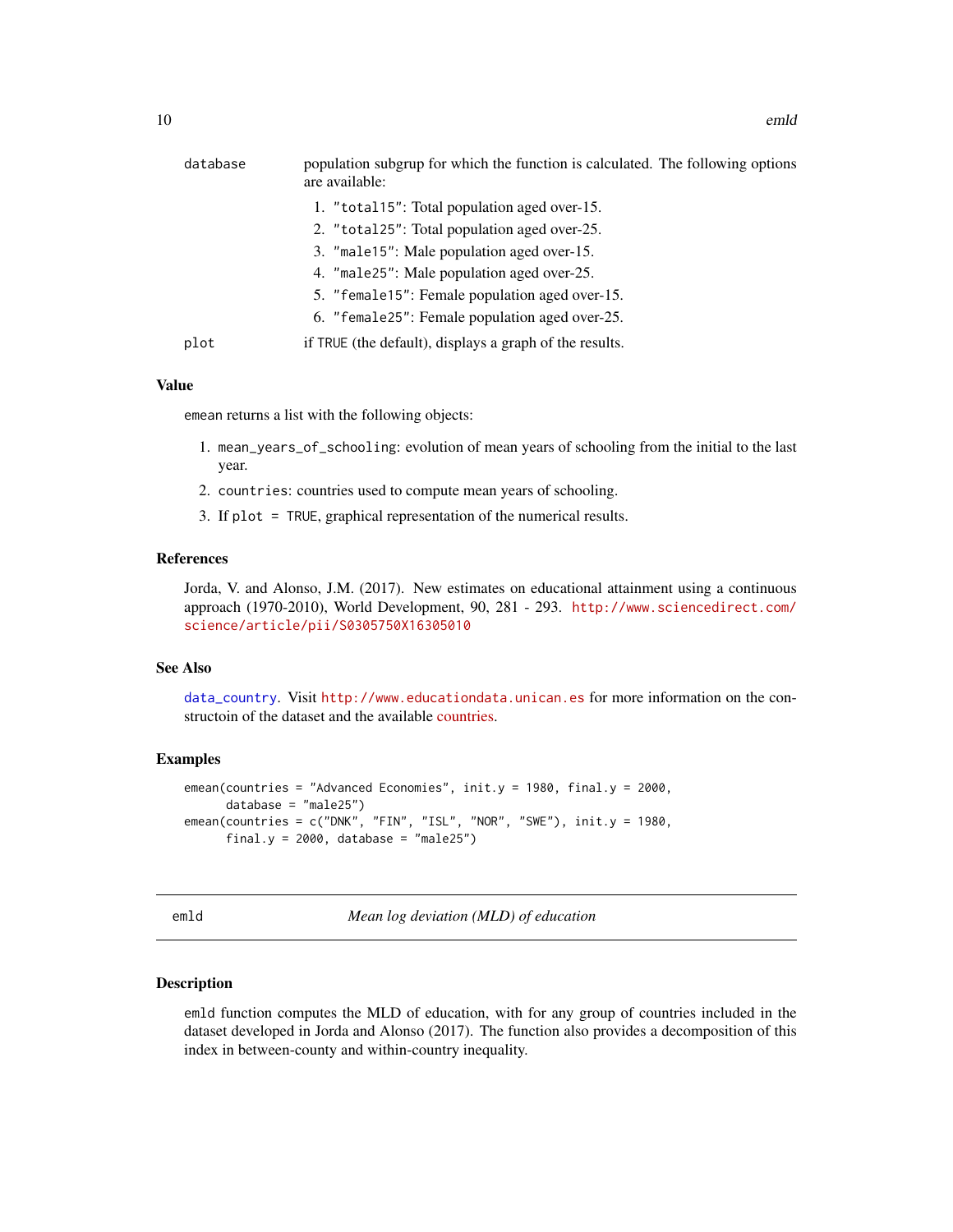emld and the contract of the contract of the contract of the contract of the contract of the contract of the contract of the contract of the contract of the contract of the contract of the contract of the contract of the c

# Usage

emld(countries, init.y, final.y, database, plot = TRUE)

# Arguments

| countries | character vector with the country codes of the countries to be used. Some<br>macro-regions are already defined and can be used instead of the country codes:<br>South Asia, Europe and Central Asia, Middle East and North Africa, Latin America and the<br>Economies, Sub-Saharan Africa, East Asia and the Pacific and all<br>for the 142 countries included in the dataset (see data_country). |
|-----------|---------------------------------------------------------------------------------------------------------------------------------------------------------------------------------------------------------------------------------------------------------------------------------------------------------------------------------------------------------------------------------------------------|
| init.y    | the first year in which the function is calculated. Available years are 1970, 1975,<br>1980, 1985, 1990, 1995, 2000, 2005, 2010.                                                                                                                                                                                                                                                                  |
| final.y   | the last year in which the function is calculated Available years are 1970, 1975,<br>1980, 1985, 1990, 1995, 2000, 2005, 2010.                                                                                                                                                                                                                                                                    |
| database  | population subgrup for which the function is calculated. The following options<br>are available:                                                                                                                                                                                                                                                                                                  |
|           | 1. "total15": Total population aged over-15.                                                                                                                                                                                                                                                                                                                                                      |
|           | 2. "total25": Total population aged over-25.                                                                                                                                                                                                                                                                                                                                                      |
|           | 3. "male15": Male population aged over-15.                                                                                                                                                                                                                                                                                                                                                        |
|           | 4. "male25": Male population aged over-25.                                                                                                                                                                                                                                                                                                                                                        |
|           | 5. "female15": Female population aged over-15.                                                                                                                                                                                                                                                                                                                                                    |
|           | 6. "female25": Female population aged over-25.                                                                                                                                                                                                                                                                                                                                                    |
| plot      | if TRUE (the default), displays a graph of the results.                                                                                                                                                                                                                                                                                                                                           |

# Details

The estimates of the MLD for the specified group of countries can be easily derived by taking advantage of the decomposition of this family. It is computed as the sum of the following terms, which correspond to within- country and between, country inequality respectively (see, e.g., Cowell, 2011):

 $MLD_W = \sum_{i=1}^{N} p_i MLD_i;$  $MLD_B = \sum_{i=1}^{N} p_i log(\mu/\mu_i),$ 

where *N* is the number of countries,  $MLD_i$  and  $p_i$  denote, respectively, the MDL and the population weight of the country *i*.

# Value

emld returns a list with the following objects:

- 1. MLD: evolution of the MLD of education from the initial to the last year, decomposed in between-country and within-country inequality.
- 2. countries: countries used to compute the MLD.
- 3. If plot = TRUE, graphical representation of the numerical results.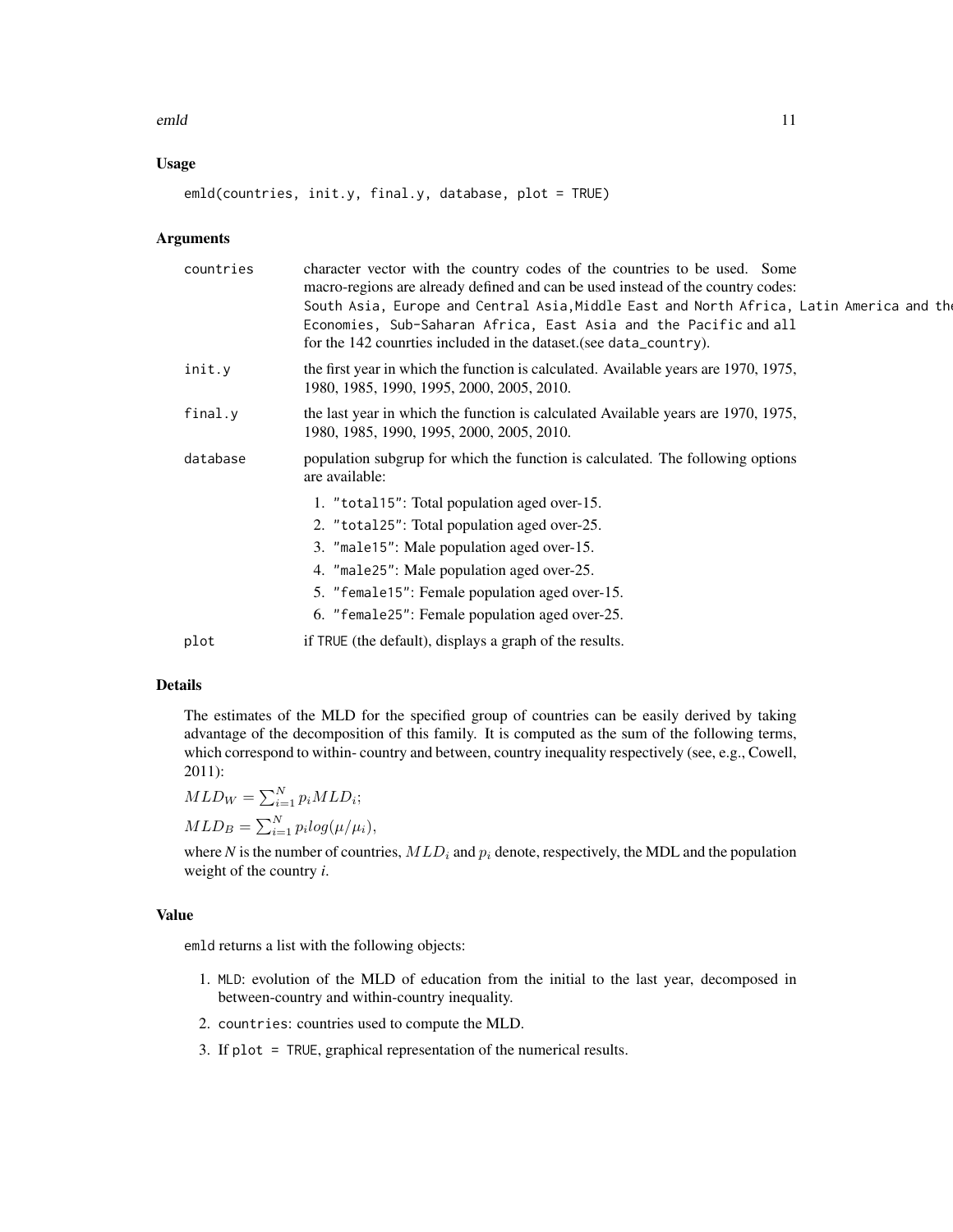#### <span id="page-11-0"></span>References

Cowell, F. (2011). Measuring inequality. Oxford University Press.

Jorda, V. and Alonso, J.M. (2017). New estimates on educational attainment using a continuous approach (1970-2010), World Development, 90, 281 - 293. [http://www.sciencedirect.com/](http://www.sciencedirect.com/science/article/pii/S0305750X16305010) [science/article/pii/S0305750X16305010](http://www.sciencedirect.com/science/article/pii/S0305750X16305010)

### See Also

[data\\_country](#page-1-1). Visit <http://www.educationdata.unican.es> for more information on the constructoin of the dataset and the available [countries.](http://www.educationdata.unican.es/countries)

#### Examples

```
emld(countries = "East Asia and the Pacific", init.y = 1980,
     final.y = 2000, database = "female25")
emld(countries = c("DNK", "FIN", "ISL", "NOR", "SWE"), init.y = 1980,final.y = 2000, database = "total25")
```
etheil *Theil index of education*

#### Description

etheil is a function to compute the Theil index of education for any group of countries included in the dataset developed in Jorda and Alonso (2017). The function also provides a decomposition of this index in between-county and within-country inequality.

#### Usage

```
etheil(countries, init.y, final.y, database, plot = TRUE)
```
#### Arguments

| countries | character vector with the country codes of the countries to be used. Some<br>macro-regions are already defined and can be used instead of the country codes:<br>South Asia, Europe and Central Asia, Middle East and North Africa, Latin America and the<br>Economies, Sub-Saharan Africa, East Asia and the Pacific and all<br>for the 142 counties included in the dataset (see data_country). |
|-----------|--------------------------------------------------------------------------------------------------------------------------------------------------------------------------------------------------------------------------------------------------------------------------------------------------------------------------------------------------------------------------------------------------|
| init.y    | the first year in which the function is calculated. Available years are 1970, 1975,<br>1980, 1985, 1990, 1995, 2000, 2005, 2010.                                                                                                                                                                                                                                                                 |
| final.y   | the last year in which the function is calculated Available years are 1970, 1975,<br>1980, 1985, 1990, 1995, 2000, 2005, 2010.                                                                                                                                                                                                                                                                   |
| database  | population subgrup for which the function is calculated. The following options<br>are available:                                                                                                                                                                                                                                                                                                 |
|           | 1. "total15": Total population aged over-15.                                                                                                                                                                                                                                                                                                                                                     |
|           | 2. "total25": Total population aged over-25.                                                                                                                                                                                                                                                                                                                                                     |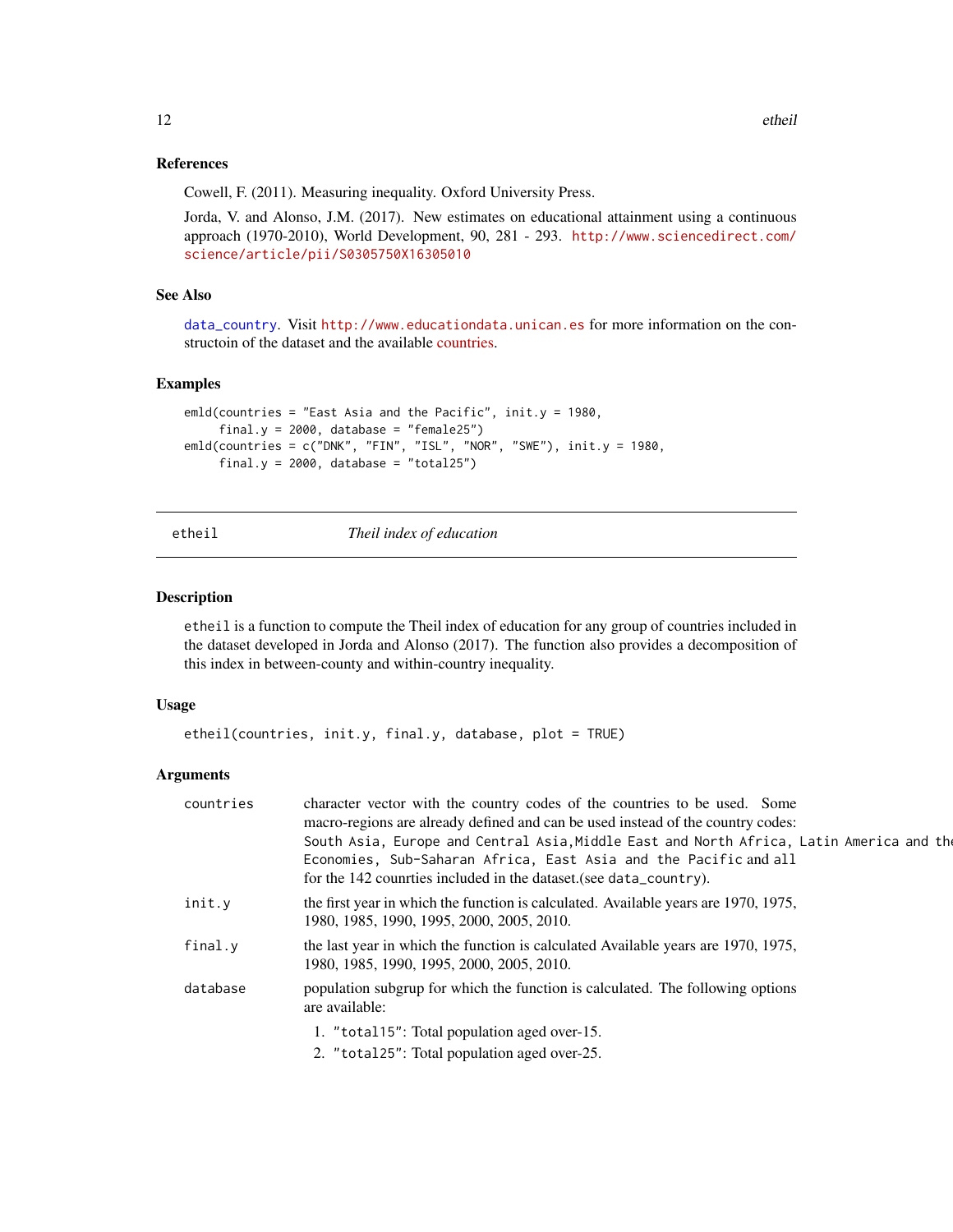<span id="page-12-0"></span>

|      | 3. "male15": Male population aged over-15.              |
|------|---------------------------------------------------------|
|      | 4. "male25": Male population aged over-25.              |
|      | 5. "female15": Female population aged over-15.          |
|      | 6. "female25": Female population aged over-25.          |
| plot | if TRUE (the default), displays a graph of the results. |

# Details

The estimates of the Theil index for the specified group of countries can be easily derived by taking advantage of the decomposition of this family. It is computed as the sum of the following terms, which correspond to within- country and between, country inequality respectively (see, e.g., Cowell, 2011):

$$
T_W = \sum_{i=1}^{N} s_i T_i;
$$
  
\n
$$
T_B = \sum_{i=1}^{N} s_i \log(\mu_i / \mu),
$$

where *N* is the number of countries,  $T_i$  denotes the Theil index of the country *i* and  $s_i$  stands for the proportion of mean income of the country *i* in the overall mean of the group:  $s_i = \lambda_i \mu_i / \sum_{i=1}^N \lambda_i \mu_i$ .

# Value

etheil returns a list with the following objects:

- 1. Theli\_index: evolution of the Theil index of education from the initial to the last year, decomposed in between-country and within-country inequality.
- 2. countries: countries used to compute the Theil index.
- 3. If plot = TRUE, graphical representation of the numerical results.

#### References

Cowell, F. (2011). Measuring inequality. Oxford University Press.

Jorda, V. and Alonso, J.M. (2017). New estimates on educational attainment using a continuous approach (1970-2010), World Development, 90, 281 - 293. [http://www.sciencedirect.com/](http://www.sciencedirect.com/science/article/pii/S0305750X16305010) [science/article/pii/S0305750X16305010](http://www.sciencedirect.com/science/article/pii/S0305750X16305010)

# See Also

[data\\_country](#page-1-1). Visit <http://www.educationdata.unican.es> for more information on the constructoin of the dataset and the available [countries.](http://www.educationdata.unican.es/countries)

#### Examples

```
etheil(countries = "Advanced Economies", init.y = 1980, final.y = 2000,
      database = "male25")
etheil(countries = c("DNK", "FIN", "ISL", "NOR", "SWE"), init.y = 1980,final.y = 2000, database = "female15")
```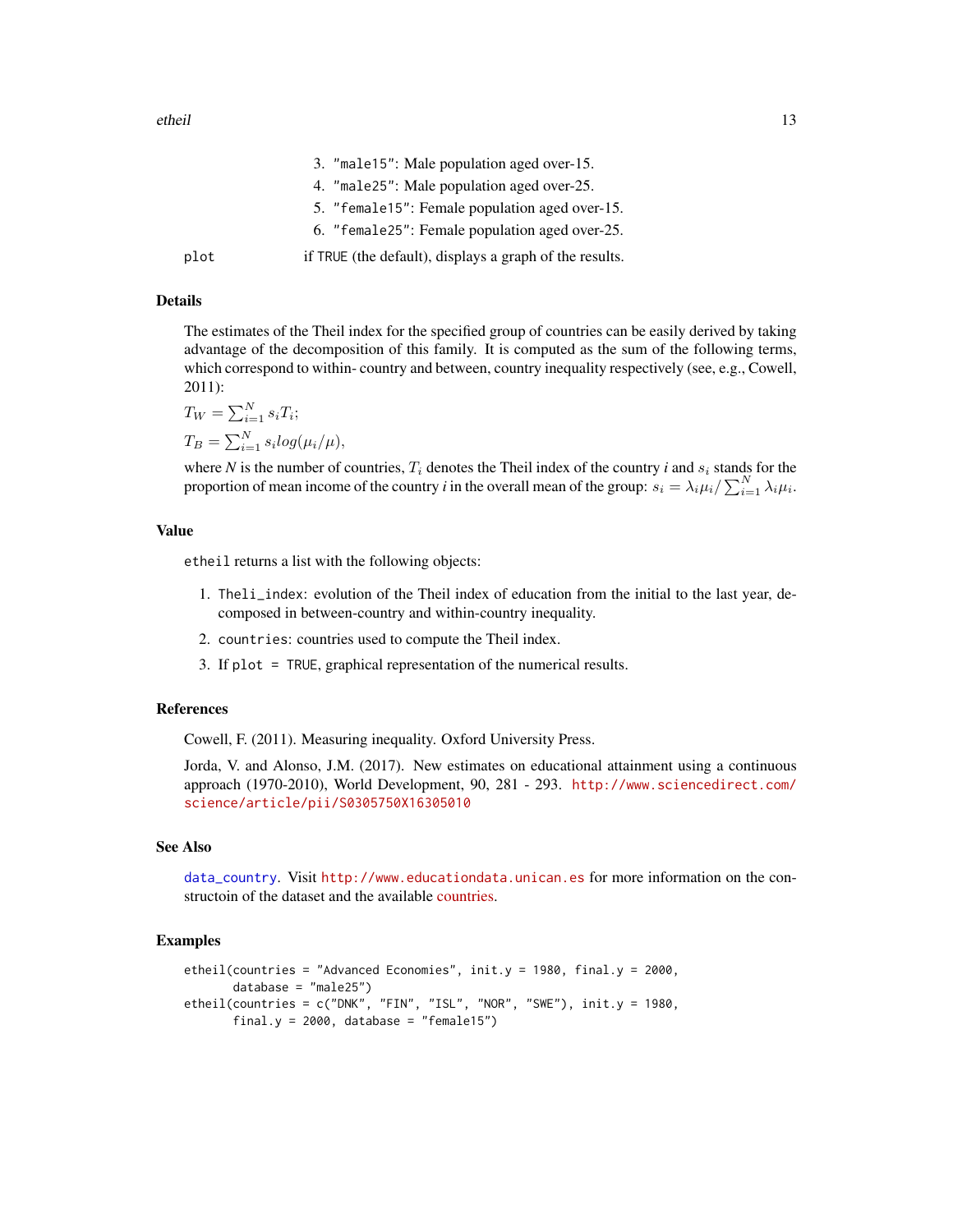<span id="page-13-0"></span>ineq\_female15a *This dataset contains some statistics about the distribution of educational attainments for female population aged over 15, taken from* <www.educationdata.unican.es>*. The data on population come from Barro and Lee database available at* <http://www.barrolee.com>

# Description

- country. Country name
- year
- code. World Bank country code
- region. Macro-region to which the country belongs
- mys. Mean years of schooling
- mld. Mean log deviation of education.
- theil. Theil index of education
- ge2. Generalized entropy measure of education
- pop. Total population, <http://www.barrolee.com>

### Usage

data(ineq\_female15a)

# Format

A data frame with 1278 rows and 9 variables

ineq\_female25a *This dataset contains some statistics about the distribution of educational attainments for female population aged over 25, taken from* <www.educationdata.unican.es>*. The data on population come from Barro and Lee database available at* <http://www.barrolee.com>

# Description

- country. Country name
- year
- code. World Bank country code
- region. Macro-region to which the country belongs
- mys. Mean years of schooling
- mld. Mean log deviation of education.
- theil. Theil index of education
- ge2. Generalized entropy measure of education
- pop. Total population, <http://www.barrolee.com>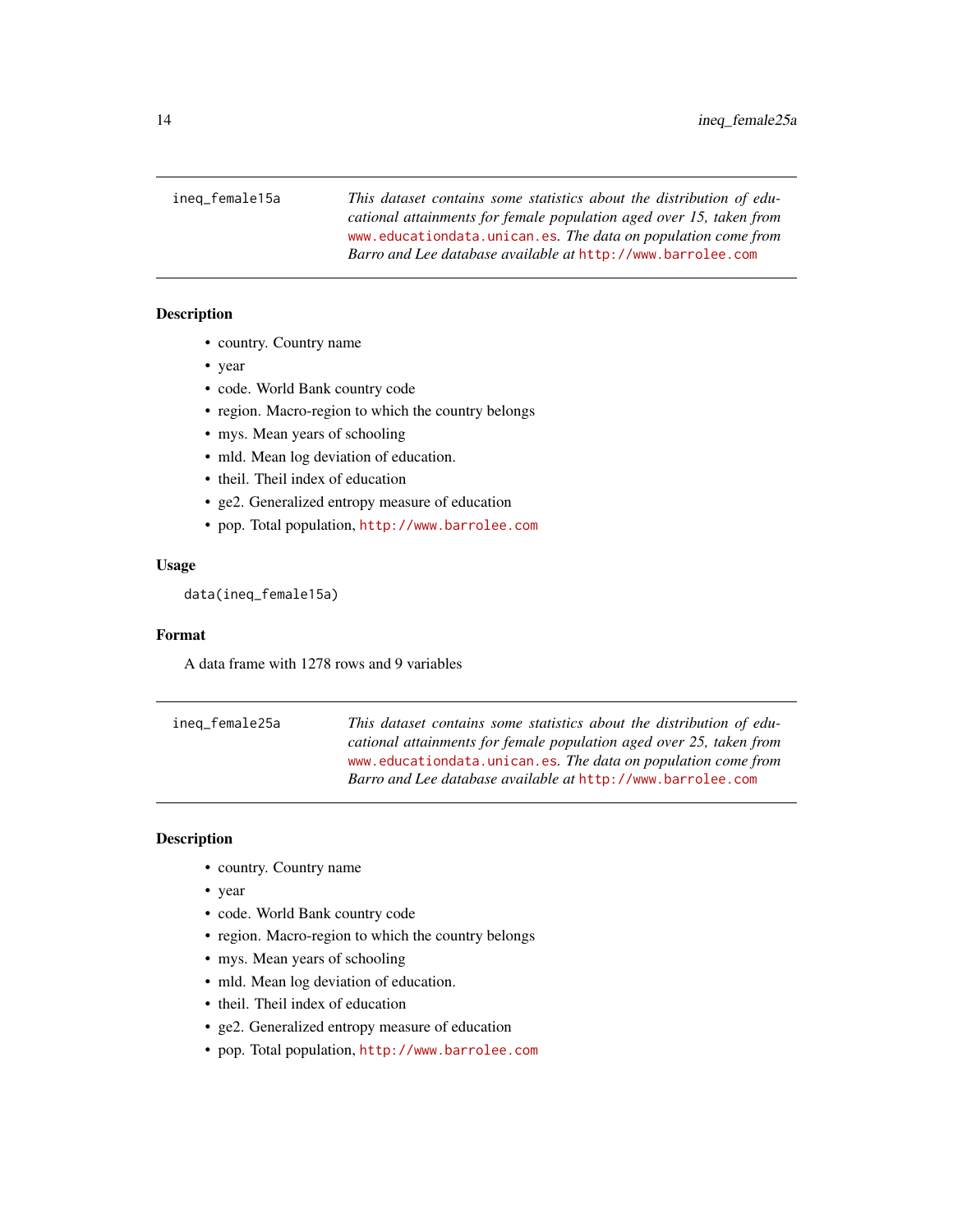# <span id="page-14-0"></span>ineq\_male15a 15

# Usage

data(ineq\_female25a)

# Format

A data frame with 1278 rows and 9 variables

| ineq_male15a | This dataset contains some statistics about the distribution of edu- |
|--------------|----------------------------------------------------------------------|
|              | cational attainments for male population aged over 15, taken from    |
|              | www.educationdata.unican.es. The data on population come from        |
|              | Barro and Lee database available at http://www.barrolee.com          |
|              |                                                                      |

# Description

- country. Country name
- year
- code. World Bank country code
- region. Macro-region to which the country belongs
- mys. Mean years of schooling
- mld. Mean log deviation of education.
- theil. Theil index of education
- ge2. Generalized entropy measure of education
- pop. Total population, <http://www.barrolee.com>

### Usage

data(ineq\_male15a)

# Format

A data frame with 1278 rows and 9 variables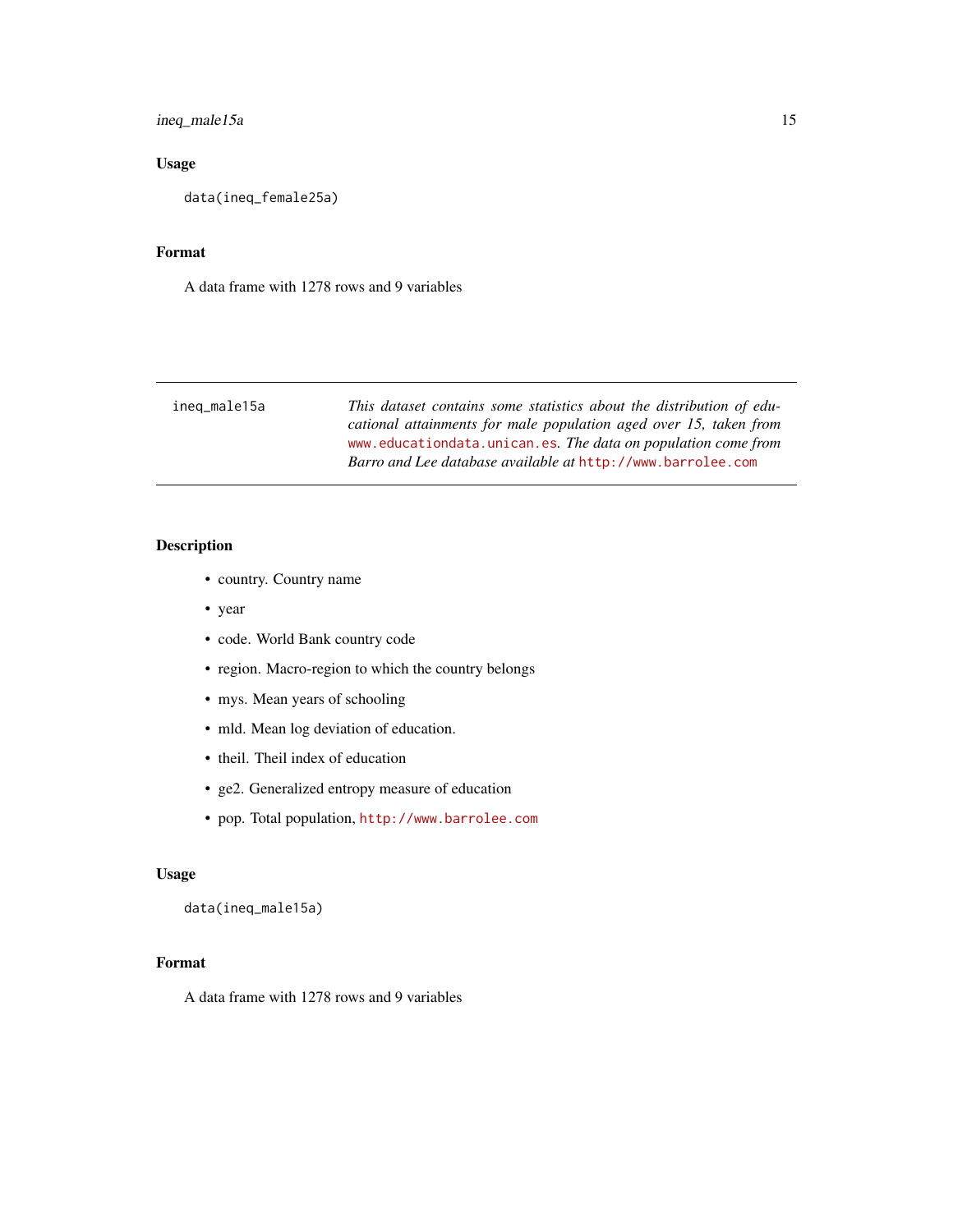<span id="page-15-0"></span>ineq\_male25a *This dataset contains some statistics about the distribution of educational attainments for male population aged over 25, taken from* <www.educationdata.unican.es>*. The data on population come from Barro and Lee database available at* <http://www.barrolee.com>

# Description

- country. Country name
- year
- code. World Bank country code
- region. Macro-region to which the country belongs
- mys. Mean years of schooling
- mld. Mean log deviation of education.
- theil. Theil index of education
- ge2. Generalized entropy measure of education
- pop. Total population, <http://www.barrolee.com>

#### Usage

data(ineq\_male25a)

#### Format

A data frame with 1278 rows and 9 variables

ineq\_total15a *This dataset contains some statistics about the distribution of educational attainments for population aged over 15, taken from* [www.](www.educationdata.unican.es) [educationdata.unican.es](www.educationdata.unican.es)*. The data on population come from Barro and Lee database available at* <http://www.barrolee.com>

### Description

- country. Country name
- year
- code. World Bank country code
- region. Macro-region to which the country belongs
- mys. Mean years of schooling
- mld. Mean log deviation of education.
- theil. Theil index of education
- ge2. Generalized entropy measure of education
- pop. Total population, <http://www.barrolee.com>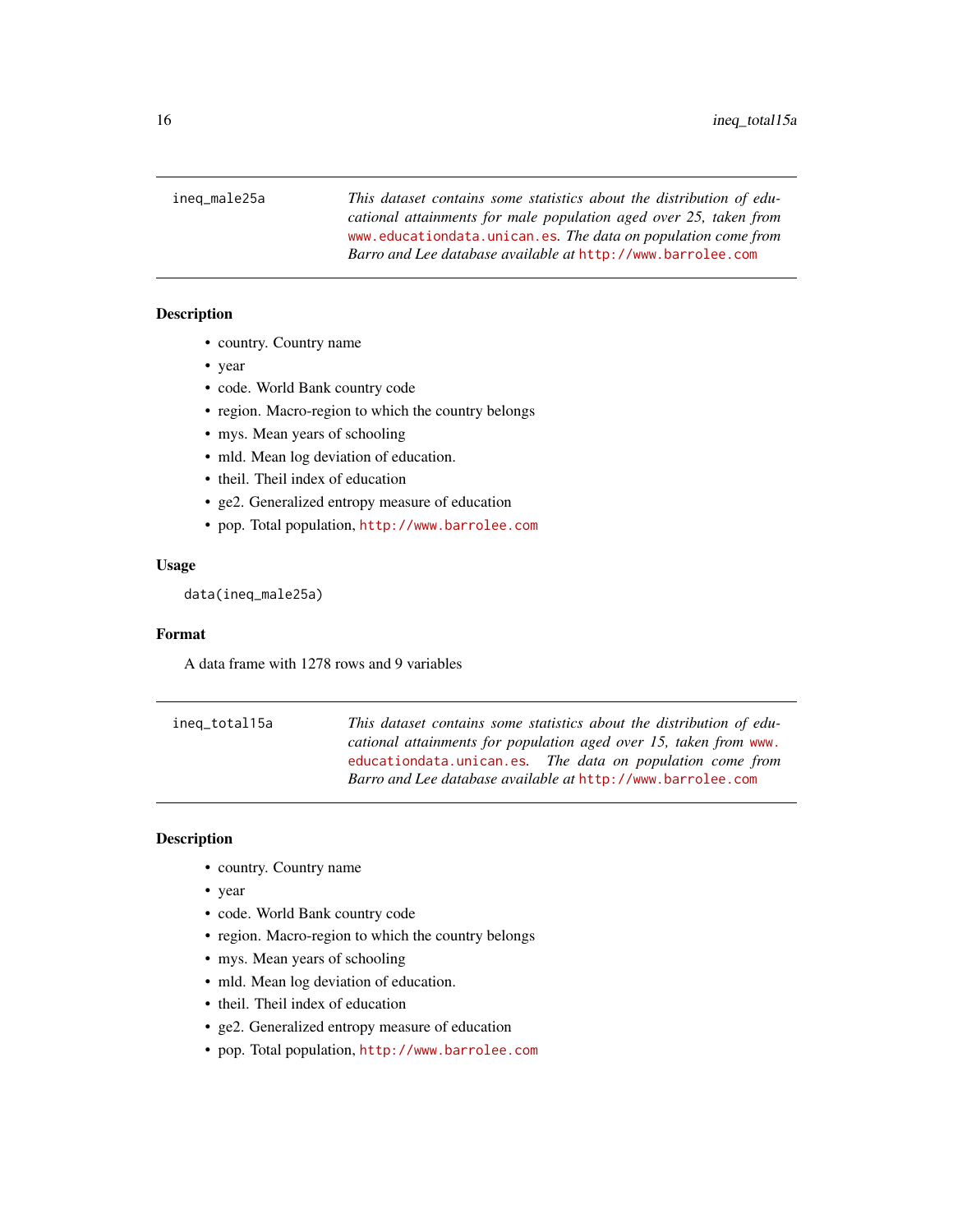# <span id="page-16-0"></span>ineq\_total25a 17

# Usage

data(ineq\_total15a)

#### Format

A data frame with 1278 rows and 9 variables

| ineq_total25a | This dataset contains some statistics about the distribution of edu- |
|---------------|----------------------------------------------------------------------|
|               | cational attainments for population aged over 25, taken from www.    |
|               | educationdata.unican.es. The data on population come from            |
|               | Barro and Lee database available at http://www.barrolee.com          |

# Description

- country. Country name
- year
- code. World Bank country code
- region. Macro-region to which the country belongs
- mys. Mean years of schooling
- mld. Mean log deviation of education.
- theil. Theil index of education
- ge2. Generalized entropy measure of education
- pop. Total population, <http://www.barrolee.com>

# Usage

data(ineq\_total25a)

# Format

A data frame with 1278 rows and 9 variables